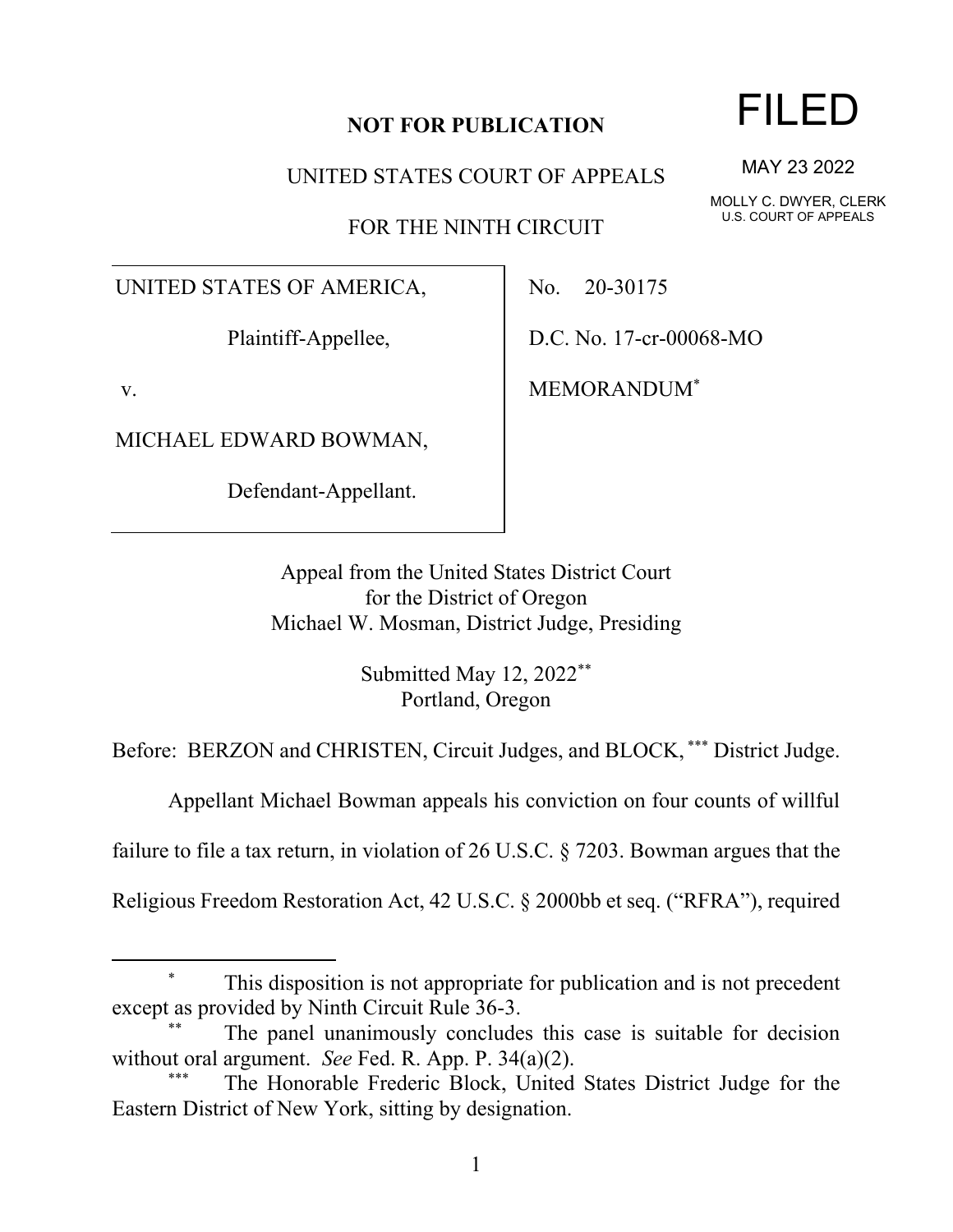the dismissal of the operative indictment against him because of his religious belief that he must not contribute money used to facilitate abortions. In the alternative, Bowman argues that the district court should have considered a good faith defense, because he subjectively believed RFRA exempted him from payment of his taxes until an accommodation was provided to him. Both claims are reviewed *de novo*. We presume familiarity with the factual and procedural history of this case, and we affirm the district court.

## 1. Dismissal of Bowman's Indictment

Both this Circuit and the United States Supreme Court have repeatedly rejected the proposition that a taxpayer may withhold tax money owed because taxes support expenditures the taxpayer finds objectionable: "Because the broad public interest in maintaining a sound tax system is of such a high order, religious belief in conflict with the payment of taxes affords no basis for resisting the tax." *United States v. Lee*, 455 U.S. 252, 260 (1982); *Hernandez v. Comm'r*, 490 U.S. 680, 699- 700 (1989) ("[E]ven a substantial burden would be justified by the 'broad public interest in maintaining a sound tax system,' free of 'myriad exceptions flowing from a wide variety of religious beliefs.'") (citing *Lee*, 455 U.S. at 260).

Bowman argues that *Lee* and *Hernandez* are preempted by RFRA, and that in any event, they are inapposite. He is mistaken on both counts. First, RFRA did not supersede *Lee* and *Hernandez*; to the contrary, it restored those cases. RFRA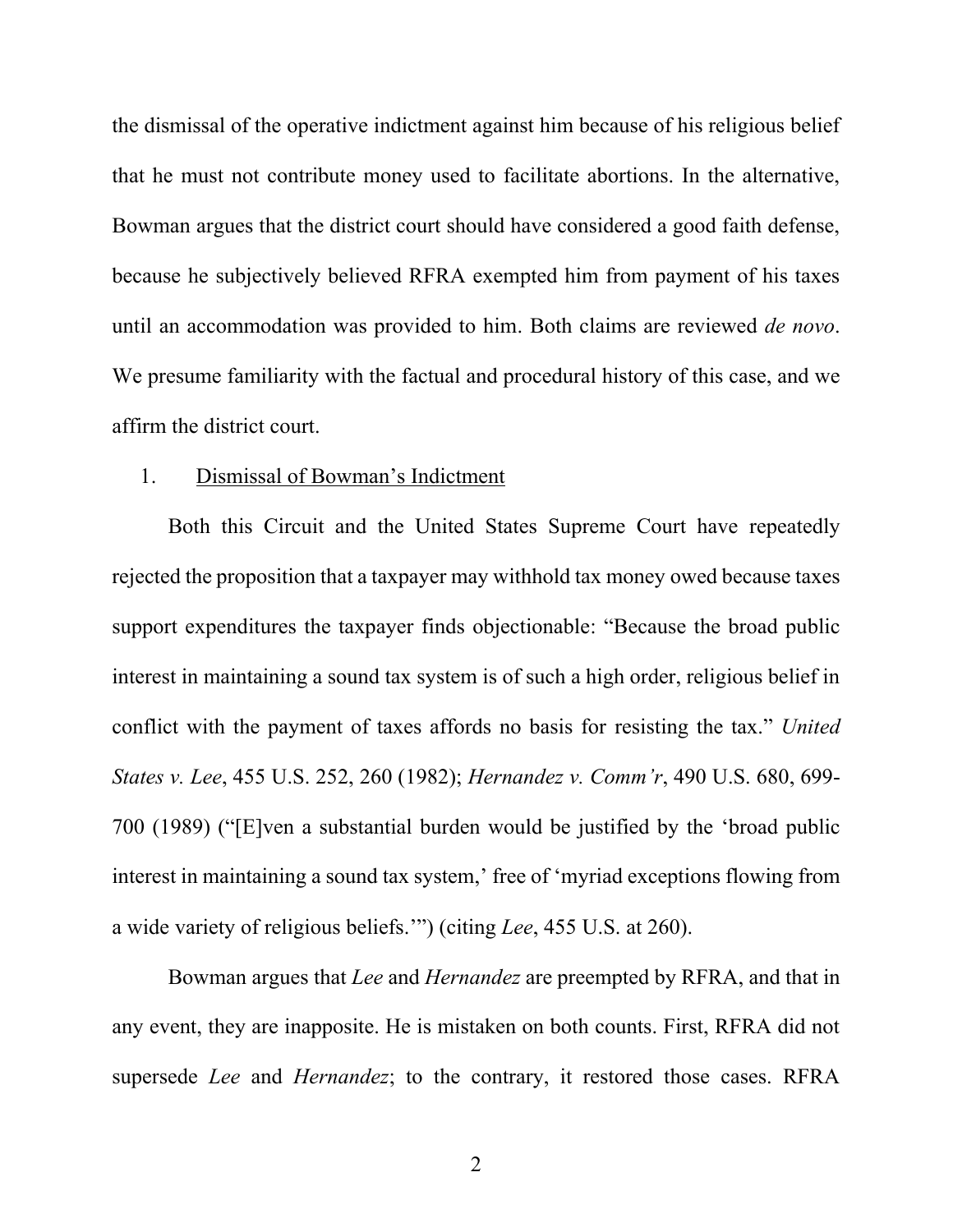legislatively overturned *Employment Division, Department of Human Resources of Oregon v. Smith*, 494 U.S. 872 (1990), which itself overturned the balancing test at the heart of *Lee* and *Hernandez*. In so doing, RFRA reinstated the balancing test and the vitality of *Lee* and *Hernandez*.

Bowman's attempt to distinguish *Lee* and *Hernandez* fares no better. He asserts that they are distinguishable because the expenditures objected to by the taxpayers in those cases—social security and national defense—are more compelling interests than that of abortion funding. He argues that because funding for abortion providers is a less compelling interest, taxation on that account fails the RFRA balancing test. Bowman's arguments are off the mark. The compelling government interest at issue here is not the funding of abortion providers; it is the administration of a manageable tax system, an interest that clears the balancing test's hurdle. *Hernandez*, 490 U.S. at 699-700.

RFRA does not exempt Bowman from the payment of taxes nor require accommodation. The district court properly denied Bowman's motion to dismiss the indictment.

## 2. Bowman's Good Faith Defense

Willful failure to file a tax return is a specific-intent offense, and thus good faith is a defense. However, the law distinguishes between innocent mistakes made in an effort to comply with the tax code and noncompliance that "reveal[s] full

3